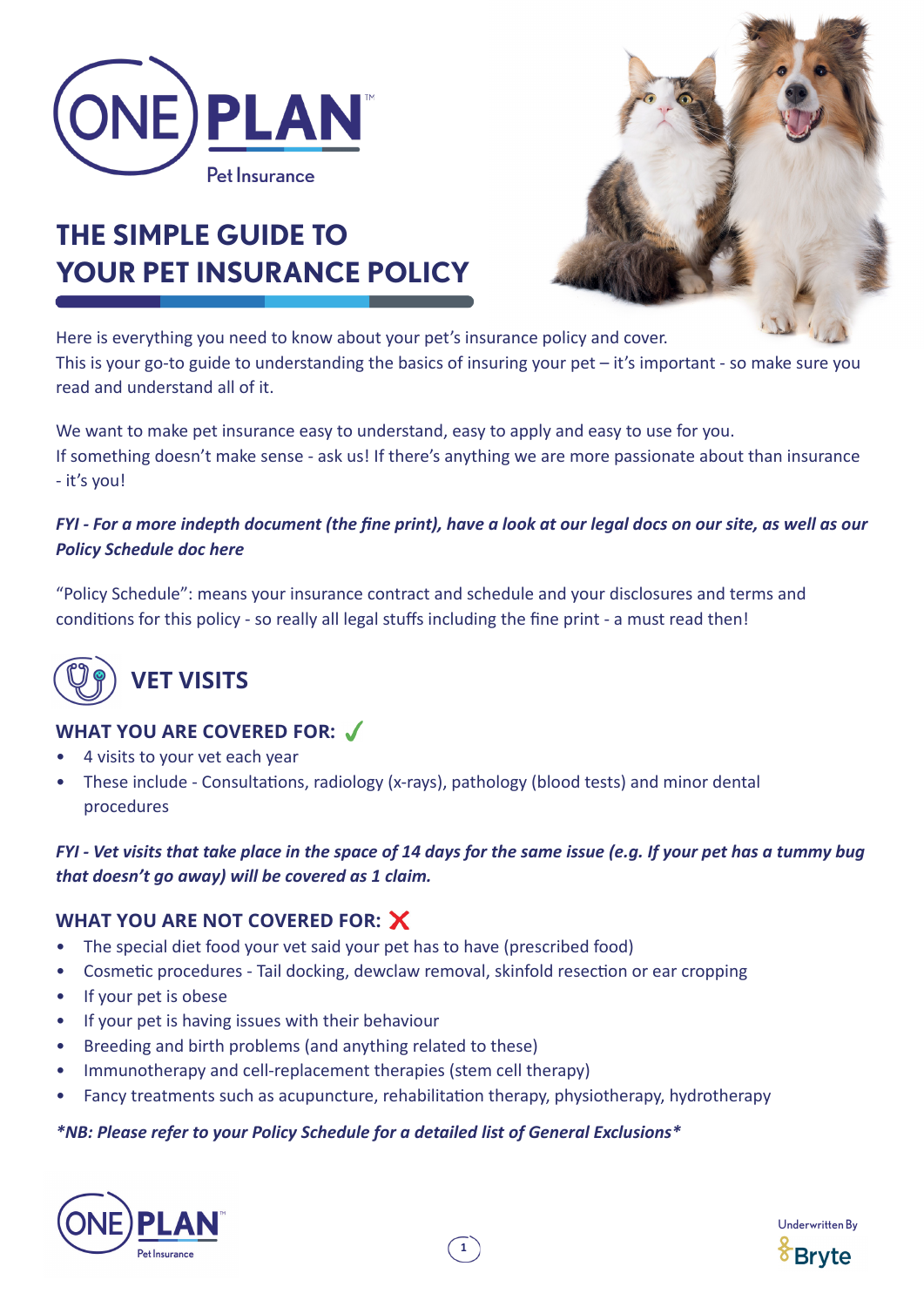

## **WHAT YOU ARE COVERED FOR:**

- **Sterilisation**
- Consultations for and/or vaccinations, deworming, flea control
- Anal gland expression
- Teeth scaling and polishing Give us a smile!

### **WHAT YOU ARE NOT COVERED FOR:**

- Glitz and glam Accessories like food, beds, toys, leashes, etc.
- Routine Care Plus (unless below option selected)



## **ROUTINE CARE PLUS**

You may add another Routine care in addition to the cover you have for an extra contribution. Please refer to your Policy Schedule to explain the details.



## **WHAT YOU ARE COVERED FOR:**

• When you are unable to take care of your pet due to your unexpected hospitalisation that wasn't your fault.

#### **WHAT YOU ARE NOT COVERED FOR:**

• Hospitalisation that was your fault - due to alcoholism, drug abuse or addiction, attempted suicide or self-inflicted injuries.



#### **SAY WHAT?**

Accidents are the stuff you didn't see coming - when your pet is involved in an accident, for example - gets hit by a car and requires you to immediately rush him or her to the vet.

To be considered an accident, it needs to have resulted in an injury (bruises, scrapes and other bodily harm). Accidents do not include issues that have developed over time such as bone issues or sores on the pet's body.



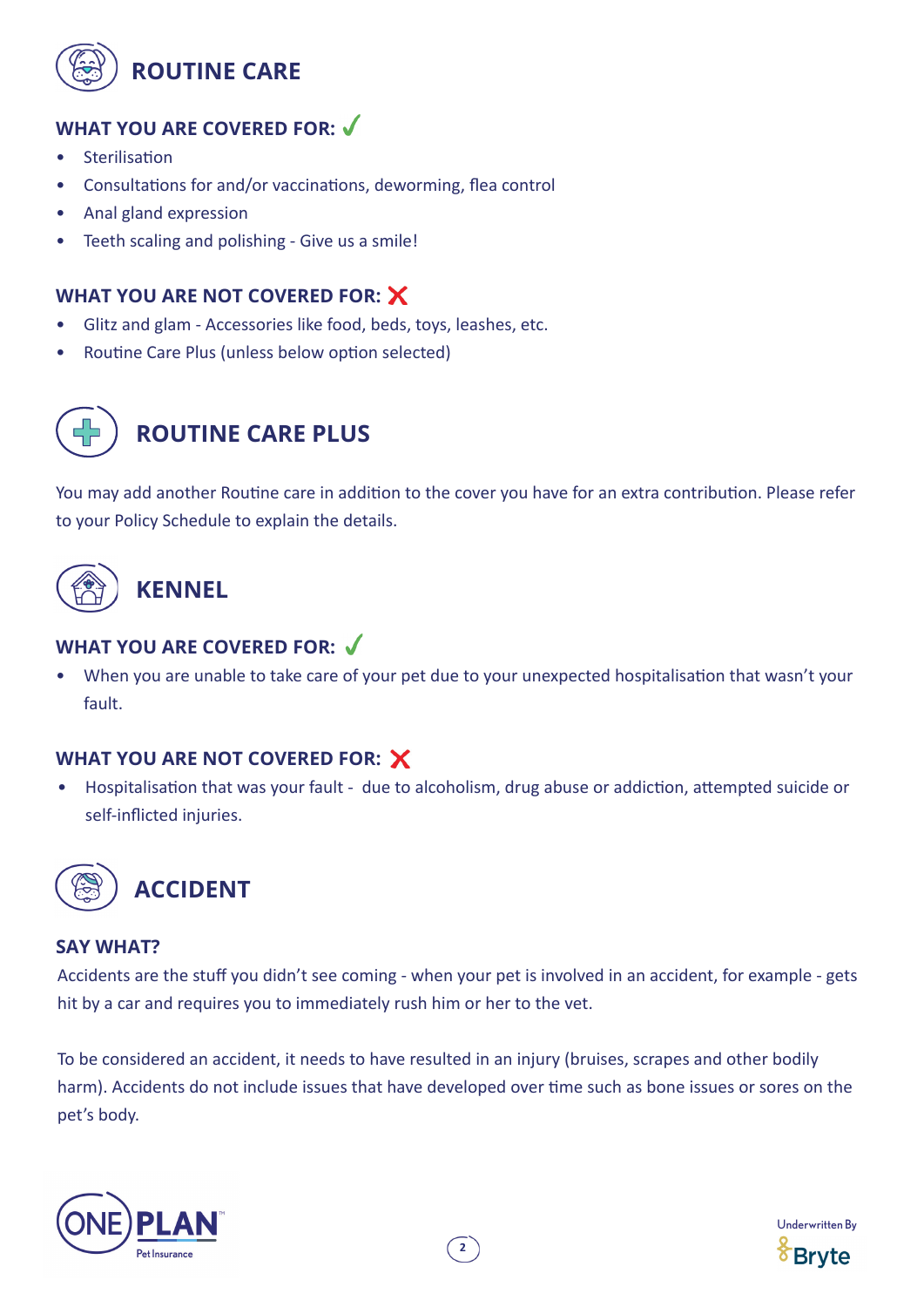### **WHAT YOU ARE COVERED FOR:**

- Things you can't predict like burns or electrocution, car accidents, falls from a height, actions of another animal, poisoning, near drowning or embedded foreign bodies - when Bruno swallows a rock or something - The removal of gastric foreign bodies is limited to 1 per pet per year
- Trauma that results in fractured bones, lacerations, abrasions, punctures or wounds, gastric torsion (twisting of the stomach)
- Burial/cremation/euthanasia cover included for up to R1500

## **WHAT YOU ARE NOT COVERED FOR:**

• Ligament injuries because of a degenerative (gets worse over time) disorder and/or congenital (born with this condition) or hereditary (inherited from parents) conditions - please note that even if you did not know your pet had one of these conditions, they will still not be covered under accident cover.

## **THIS BIT'S IMPORTANT**

#### **WAITING PERIODS AND EXCESSES**

| <b>COVER TYPE</b>                                               | <b>WAITING PERIOD</b>                   | <b>EXCLUSIONS</b>                                                                                                                             | <b>EXCESSES</b>                                                                                                                                                                     |
|-----------------------------------------------------------------|-----------------------------------------|-----------------------------------------------------------------------------------------------------------------------------------------------|-------------------------------------------------------------------------------------------------------------------------------------------------------------------------------------|
| <b>Vet Visits</b>                                               | 30 days (14 days between<br>vet visits) | No over the counter medicine,<br>Prescription food<br>Tail docking, dewclaw removal,<br>skinfold resection or ear<br>cropping, dental scaling | <b>None</b>                                                                                                                                                                         |
| <b>Routine Care</b>                                             | 30 days                                 | No over the counter medicine,<br>Costs for pet accessories such<br>as food, beds, toys, leashes,<br>grooming etc.                             | <b>None</b>                                                                                                                                                                         |
| <b>Accident in Hospital</b>                                     | Immediately subject<br>exclusions       | Pre-existing<br><b>Congenital and Hereditary</b><br>12-month exclusions for<br>certain conditions for dogs and<br>cats.                       | An excess of 25 % of the claim<br>$=$ first 6 months.<br>An excess of 10 % of the claim<br>= from month 7 and thereafter.<br>Minimum excess R500.00.                                |
| <b>Both Illness and</b><br><b>Accident in Hospital</b><br>Cover | Months 0 - 3 : No Cover                 | Cruciate ligament repairs, hip<br>replacements, intervertebral<br>disc and luxating patella                                                   | Months 4 - 6 : 25% of the total<br>account subject to the event<br>limit up to a maximum of<br>R4000.00<br>Months 7 - 12:50% of the total<br>account up to a maximum of<br>R8000.00 |

Above table subject to special conditions and general exclusions.



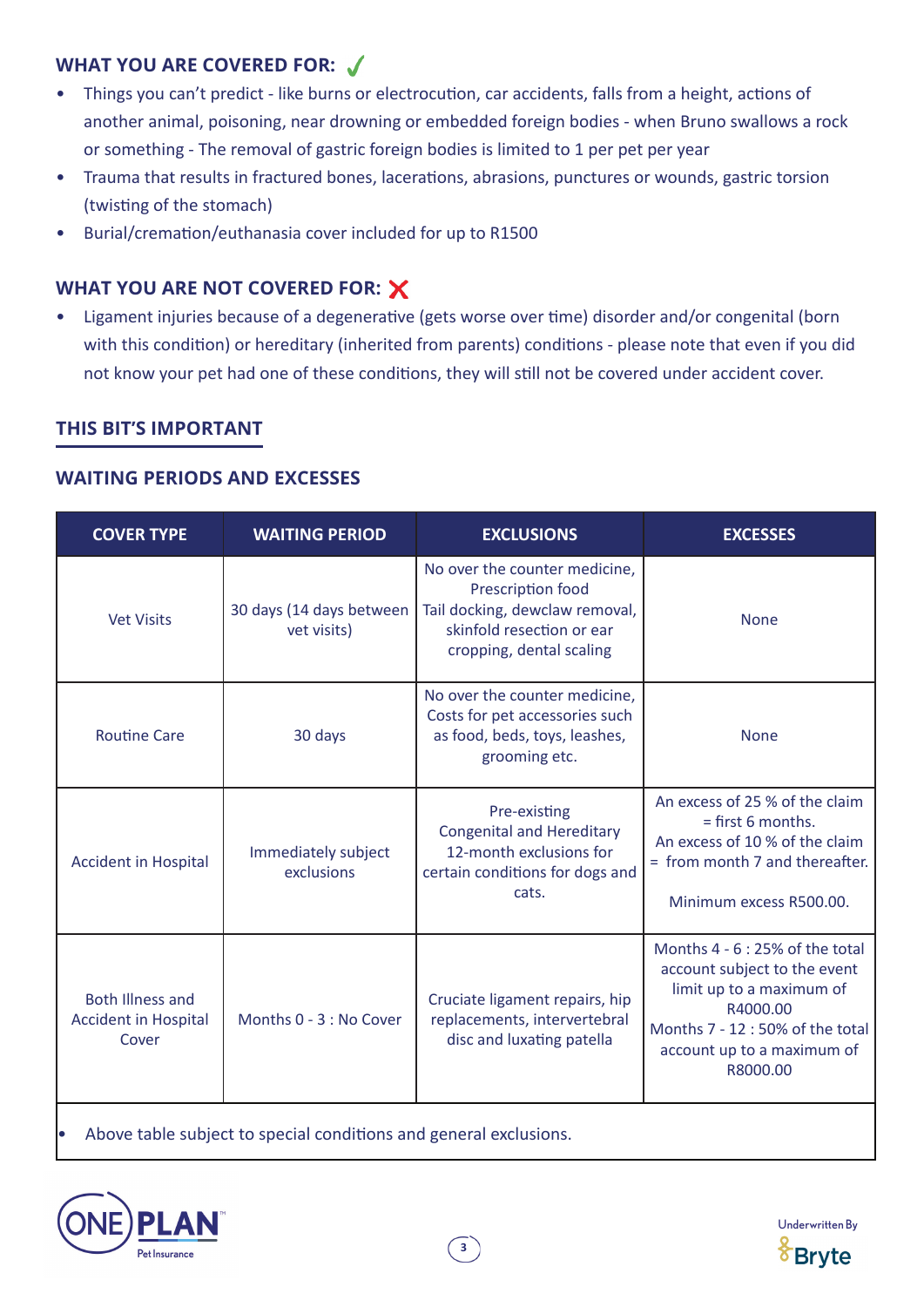#### **SAY WHAT?**

A limit is the maximum amount of money we will pay you for a claim.



#### **SAY WHAT?**

An illness is an issue (disease or sickness) that started after your cover began. If your pet's illness comes back in a 6 month period, then it will be covered as part of the initial illness claim and of course, is under your cover limit (the amount we pay for).

## **WHAT YOU ARE COVERED FOR:**

- Treatment that needs an overnight stay or surgery (this overnight stay needs to be suggested by your vet and not something you think is a good idea)
- Burial/cremation/euthanasia cover included for up to R1500

#### **WHAT YOU ARE NOT COVERED FOR:**

- Dentistry or teeth related treatment/procedures
- Conditions that result from not vaccinating your pet
- Pregnancy and related conditions



#### **SAY WHAT?**

During this time you cannot claim.

A waiting period starts as soon as you take out your policy and is the amount of days that has to pass before you can claim.

- 1. Vet visits: 30 days (14 day waiting period in between vet visits)
- 2. Routine Care: 30 days
- 3. Kennel Cover: 3 months
- 4. Accident Cover: None
- 5. Illness Cover: 3 months